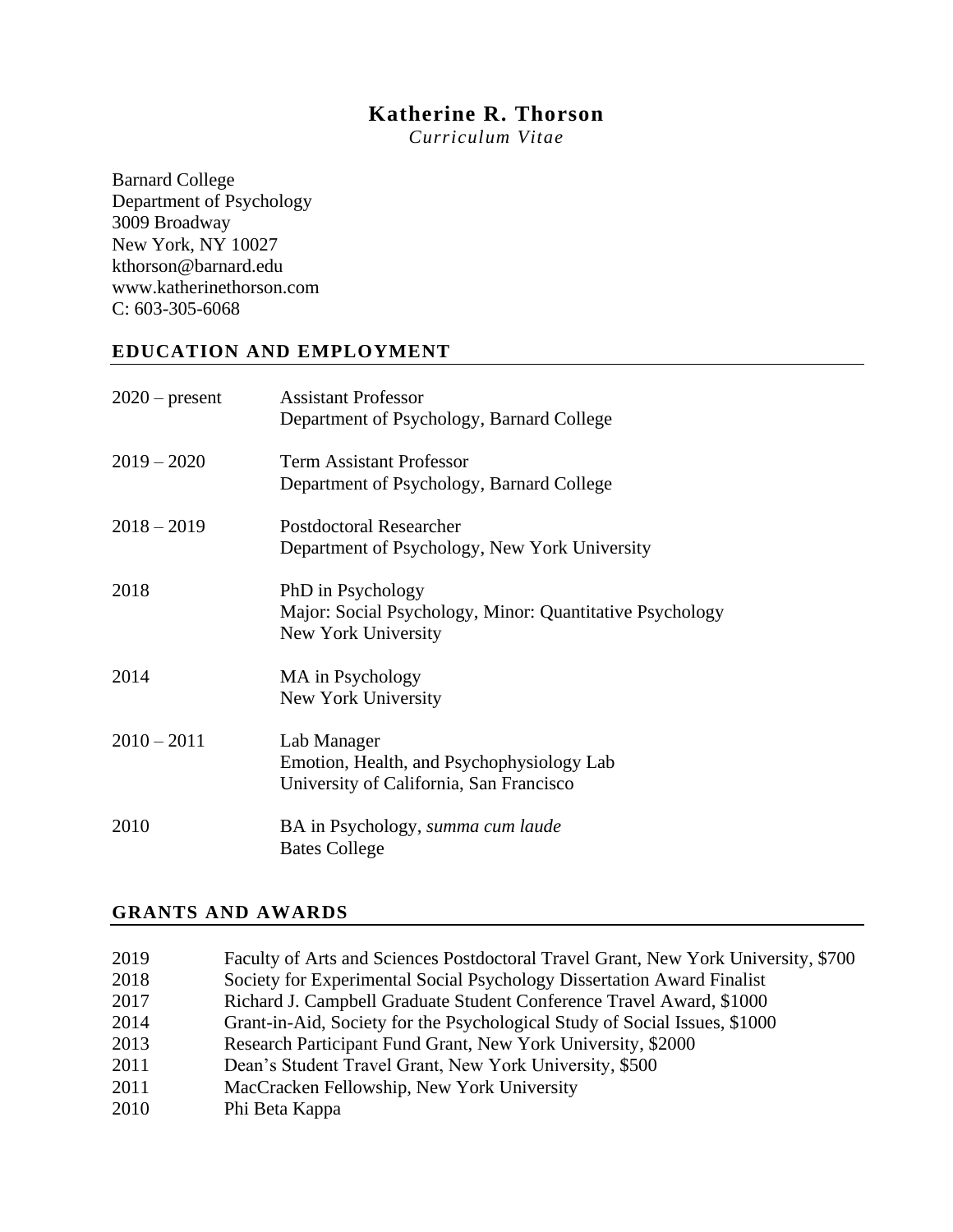| 2010 | Honors in Psychology, Bates College                             |
|------|-----------------------------------------------------------------|
| 2010 | Robert S. Moyer Prize in Experimental Psychology, Bates College |
| 2009 | Summer Research Apprenticeship Grant, Bates College, \$3500     |

#### **PUBLICATIONS: Peer-Reviewed Articles**

- **Thorson, K. R.**, \*Dumitru, O. D., & West, T. V. (in press). Physiological linkage among successful high-status women in international teams. *Social Cognitive and Affective Neuroscience.* [PDF](https://6bc772e3-38d9-4695-9fce-9ea77ec49029.filesusr.com/ugd/f91562_b54b4880243c4b41b7804745486e48e9.pdf) | [Supplement](https://6bc772e3-38d9-4695-9fce-9ea77ec49029.filesusr.com/ugd/f91562_5fe768ca6d76462b969f10223e4203d6.pdf) | [OSF](https://osf.io/f75ej/)
- **Thorson, K. R.**, \*Dumitru, O. D., Mendes, W. B., & West, T. V. (in press). Influencing the physiology and decisions of groups: Physiological linkage during group decision-making. *Group Processes and Intergroup Relations.* [PDF](https://6bc772e3-38d9-4695-9fce-9ea77ec49029.filesusr.com/ugd/f91562_3ded6fb4d5c04359ba78aeba9ac3ebdf.pdf) | [Supplement](https://6bc772e3-38d9-4695-9fce-9ea77ec49029.filesusr.com/ugd/f91562_cb6967416b474bceb4932ef867e75f2c.pdf) | [OSF](https://osf.io/xu6ep/)
- **Thorson, K. R.**, Mendes, W. B., & West, T. V. (2020). Controlling the uncontrolled: Are there incidental experimenter effects on physiologic reactivity? *Psychophysiology, 57*(3), e13500*.*  [PDF](https://6bc772e3-38d9-4695-9fce-9ea77ec49029.filesusr.com/ugd/f91562_f9aa902ad35c4dedbd999ead5e216870.pdf) | [Supplement](https://docs.wixstatic.com/ugd/f91562_6e113e8e9ab44660bd45b580832e0e4d.pdf) | [OSF](https://osf.io/egqvk/)
- Kalichman, S., Shkembi, B., Hernandez, D., Katner, H., & **Thorson, K. R**. (2020). Income inequality, HIV stigma, and preventing HIV disease progression in rural communities. *Prevention Science*, *20*, 1066-1073*.* [PDF](https://6bc772e3-38d9-4695-9fce-9ea77ec49029.filesusr.com/ugd/f91562_79f872f03e564c37b539f164edf9dbee.pdf)
- **Thorson, K. R.**, Forbes, C. E., Magerman, A. B., & West, T.V. (2019). Under threat but engaged: Stereotype threat leads women to engage with female but not male partners in math. *Contemporary Educational Psychology, 58*, 243-259. [PDF](https://docs.wixstatic.com/ugd/f91562_03ee722d0c8e4c0886875d41c894010e.pdf) | [Supplement](https://docs.wixstatic.com/ugd/f91562_65a8432f344d40de992979637bff17fe.pdf) | [OSF](https://osf.io/gpw4j/) | [Video Protocol](https://youtu.be/mFakTnx5vuY)
- Ketay, S., Welker, K. M., Beck, L. A., **Thorson, K. R.,** & Slatcher, R. B. (2019). Social anxiety, cortisol, and early-stage friendship. *Journal of Social and Personal Relationships, 36*(7), 1954- 1974. [PDF](https://docs.wixstatic.com/ugd/f91562_501066f697524866ae1d834b60f8d03f.pdf) | [Supplement](https://docs.wixstatic.com/ugd/f91562_b36360d3d4214fab9296de20ced749e7.pdf)
- Cornelius, T., Meli, L., **Thorson, K. R**., Chang, B. P, Edmondson, D. E., & West, T. V. (2019). Bringing close others to the emergency department for an acute coronary event is associated with increased patient perception of threat. *General Hospital Psychiatry, 56, 42-49.* [PDF](https://docs.wixstatic.com/ugd/f91562_ac31121041604e8bb49f28fb3fadd0b9.pdf) | [OSF](https://osf.io/cqd3w/)
- **Thorson, K. R.**, West, T. V., & Mendes, W. B. (2018). Measuring physiological influence in dyads: A guide to designing, implementing, and analyzing dyadic physiological studies. *Psychological Methods, 23*(4), 595-616. [PDF](https://docs.wixstatic.com/ugd/f91562_9bb7c07578734b26a743ca9a22b689a7.pdf) | [Supplement](https://docs.wixstatic.com/ugd/f91562_ad1eb9e331aa4c6086d4c75c6c741021.pdf)
- **Thorson, K. R.,** & West, T. V. (2018). Physiological linkage to an interaction partner is negatively associated with stability in sympathetic nervous system responding. *Biological Psychology, 138*, 91-95*.* [PDF](https://docs.wixstatic.com/ugd/f91562_7468d57d43a64886b3040b55999fc4e7.pdf) | [Supplement](https://docs.wixstatic.com/ugd/f91562_84a0fc9eaaef421ebf7d8ad3439ad8f6.pdf) | [OSF](https://osf.io/6s87a/)
- Eaton, L.A., Earnshaw, V., Maksut, J. L., **Thorson, K. R**., Watson, R., & Bauermeister, J. (2018). Experiences of stigma and health care engagement among Black men who have sex with men newly diagnosed with HIV/STI. *Journal of Behavioral Medicine, 41*(4), 458-466. [PDF](https://docs.wixstatic.com/ugd/f91562_2a4577162f3d419984590f462a3ae678.pdf)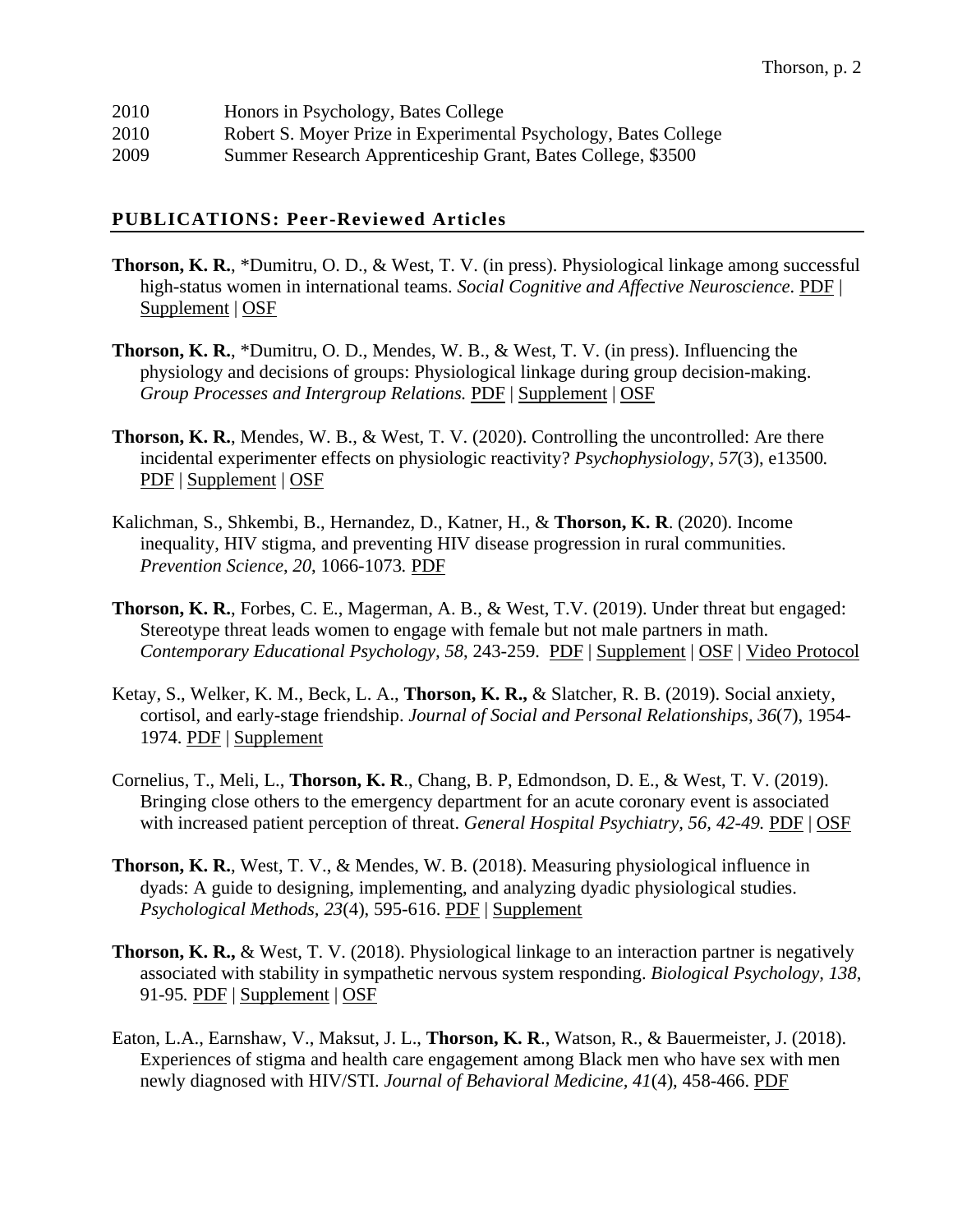- **Thorson, K. R.**, Lorber, M., Slep, A. M. S., & Heyman, R. E. (2018). Adult adiposity linked to relationship hostility for low cortisol reactors. *Journal of Family Psychology, 32*(2), 197-205. [PDF](https://docs.wixstatic.com/ugd/f91562_c20204ce669e4378bd1b3b3618c4099a.pdf) | [OSF](https://osf.io/zq6tr/)
- Human, L. J., **Thorson, K. R.**, Woolley, J. D., & Mendes, W. B. (2017). Combining oxytocin administration and positive emotion inductions: Examining social perception and analytical performance. *Hormones and Behavior, 90*, 120-128. [PDF](https://docs.wixstatic.com/ugd/f91562_76d964dd2806491d85132799580c33e3.pdf) | [Data](https://drive.google.com/file/d/0BxjaLu4BlSNqYnpweGZ1clNDSFU/view?usp=sharing) | R [code](https://drive.google.com/file/d/0BxjaLu4BlSNqWmNwX1hxdDlqRzQ/view?usp=sharing)
- Human, L. J., **Thorson, K. R.**, & Mendes, W. B. (2016). Interactive effects between extraversion and oxytocin administration: Implications for positive social processes. *Social Psychological and Personality Science, 7*(7), 735-744. [PDF](https://docs.wixstatic.com/ugd/f91562_02c4411aab404b82bc56b955776fd5ab.pdf)

*\*indicates student author at the time the work was conducted*

### **PUBLICATIONS: Book Chapter**

**Thorson, K. R.**, & West, T. V. (2019). Implicit bias in social interactions. In J. Aronson & E. Aronson (Eds.), *Readings about the Social Animal, 12th edition.* [PDF](https://docs.wixstatic.com/ugd/f91562_48c461c325af4952bc311845a9cc6831.pdf)

### **PRESENTATIONS**

### Invited Talks

Barnard College, Columbia University, Dept. of Psychology The Graduate Center, City University of New York (CUNY), Dept. of Psychology Purchase College, State University of New York (SUNY), Dept. of Psychology Rutgers University, Social Psychology Colloquium Series Seton Hall University, Department of Psychology Research Colloquium Teachers College, Cognitive Studies in Education Speaker Series Teachers College, Department of Human Development University of Massachusetts, Amherst, Social Psychology Brown Bag University of Michigan, Social Psychology Brown Bag

### Conference Talks

- **Thorson, K. R.,** & West, T. V. (2019). *Cultural influences on physiological linkage among group members.* Paper presented at the annual meeting for the Society for Psychophysiological Research. Washington, DC.
- **Thorson, K. R.,** Mendes, W. B., & West, T. V. (2019). *Controlling the uncontrolled: Incidental experimenter effects on physiologic reactivity.* Paper presented at the annual meeting of the Society for Affective Science. Boston, MA.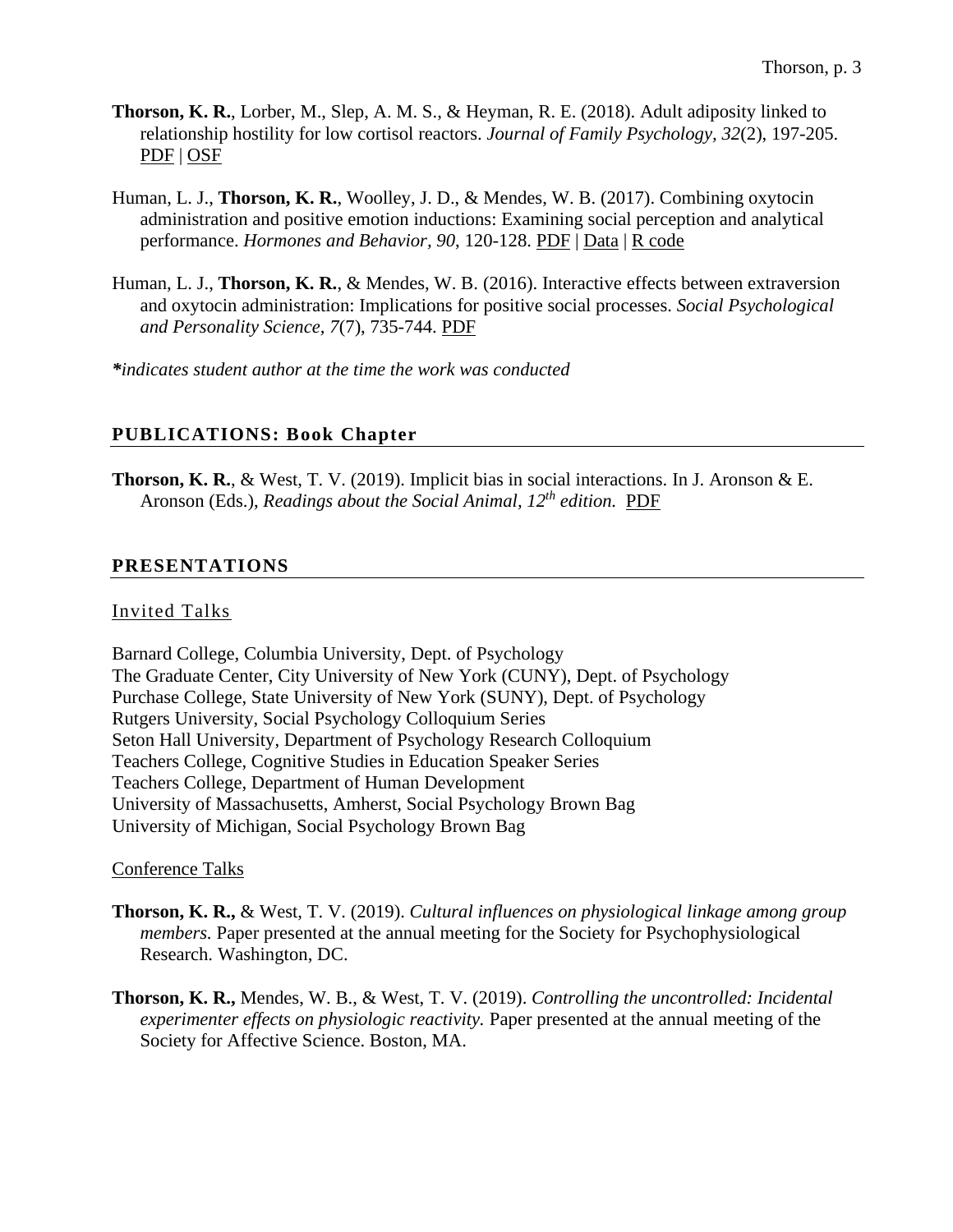- West, T. V., & **Thorson, K. R.** (2019). *Culture-level variables affect physiological processes in groups.* Paper presented at the annual meeting of the Society for Affective Science. Boston, MA.
- **Thorson, K. R.,** & West, T. V. (2019). *Turn on your video cameras: Capturing behaviors alongside physiology to understand dyadic and group interactions.* Paper presented at the annual meeting of the Social for Personality and Social Psychology. Portland, OR.
- West, T. V., **Thorson, K. R.**, & Mendes, W. B. (2019). *Are people who are influenced by their partners' physiological states less stable in their own?* Paper presented at the Emotion Preconference of the annual meeting of the Society for Personality and Social Psychology. Portland, OR.
- **Thorson, K. R.,** & West, T. V. (2018). *New insights about social attention within dyads and groups from interpersonal physiological linkage.* Paper presented at the annual meeting of the Society for Experimental Social Psychology. Seattle, WA.
- **Thorson, K. R.,** Cornelius, T., Meli, L., Chang, B. P, Edmondson, D. E., & West, T. V. (2018). *The unintended consequences of bringing close others to the emergency department for an acute cardiac event.* Paper presented at the annual meeting of the Association for Psychological Science. San Francisco, CA.
- **Thorson, K. R.**, \*Dumitru, O. D., Mendes, W. B., & West, T. V. (2018). *Persuasive skill overrides status in predicting physiological linkage and judgments of leadership during group decisionmaking.* Paper presented at the annual meeting of the Society for Personality and Social Psychology. Atlanta, GA.
- **Thorson, K. R.**, & West, T. V. (2017). *Shared physiological states among acquaintances from 55 countries.* Paper presented at the annual meeting of the Society for Experimental Social Psychology. Boston, MA.
- West, T. V., **Thorson, K. R.**, & Mendes, W. B. (2017). *Status affects physiological linkage in groups of executives and groups of students.* Paper presented at the annual meeting of the Society for Experimental Social Psychology, Boston, MA.
- West, T. V., **Thorson, K. R.**, & Forbes, C. E. (2015). *Stereotype-based stress contagion in dyadic interactions.* Paper presented at the annual meeting of the Society for Experimental Social Psychology, Denver, CO.

### Poster Presentations

\*Dumitru, O. D., **Thorson, K. R.,** & West, T. V. (2019). *Status-alignment effects on physiological linkage in STEM tutoring sessions.* Poster presented at the annual meeting of the Society for Personality and Social Psychology. Portland, OR.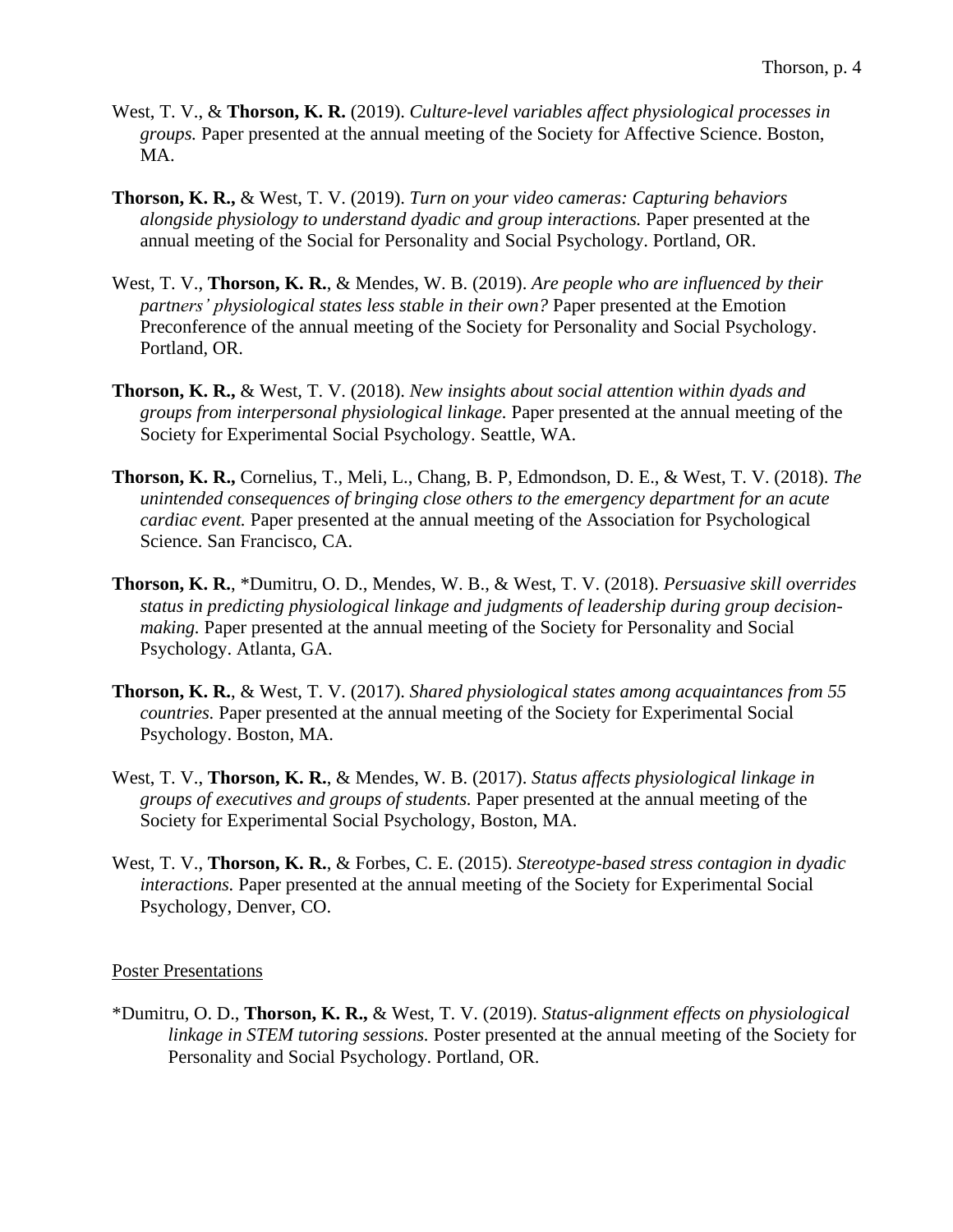- **Thorson, K. R.**, \*\*Dumitru, O. D., Mendes, W. B., & West, T. V. (2018). *People show physiological linkage to successful persuaders during group decision-making but not to highstatus group members.* Poster presented at the annual meeting of the Social and Affective Neuroscience Society. Brooklyn, NY.
- \*\*Dumitru, O. D., **Thorson, K. R.**, & West, T. V. (2018). *Ironic effects of heightening similarity in cross-national interactions.* Poster presented at the annual meeting of the Society for Personality and Social Psychology. Atlanta, GA.
- **Thorson, K. R.**, West, T. V., & Forbes, C. E. (2016). *Stereotype-based stress influences interpersonal accuracy during dyadic interactions.* Poster presented at the annual meeting of the Society for Personality and Social Psychology. San Diego, CA.
- **Thorson, K. R.**, Oettingen, G., & Gollwitzer, P. M. (2015). *Cardiac vagal tone predicts responsivity to self-regulatory thought inductions.* Poster presented at the annual meeting of the Society for Personality and Social Psychology, Long Beach, CA.
- **Thorson, K. R.**, Oettingen, G., & Gollwitzer, P. M. (2014). *Mental contrasting promotes commitment and energization congruent with physiological responses.* Poster presented at the annual meeting of the Society for Personality and Social Psychology, Austin, TX.
- **Thorson, K. R.**, Hawley, K. H., Schaan, V., & Mendes, W. B. (2013). *Positivity moderates the effect of oxytocin.* Poster presented at the annual meeting of the Society for Personality and Social Psychology, New Orleans, LA.
- **Thorson, K. R.**, Koslov, K., Page-Gould, E. & Mendes, W. B. (2012). *What's in a smile: Divergent respiratory sinus arrhythmia effects with ingroup and outgroup smiling.* Poster presented at the annual meeting of the Society for Personality and Social Psychology, San Diego, CA.
- **Thorson, K. R.**, Koslov, K., Page-Gould, E. & Mendes, W. B. (2011, September). *What's in a smile: Divergent respiratory sinus arrhythmia effects with ingroup and outgroup smiling.* Poster presented at the annual meeting of the Society for Psychophysiological Research, Boston, MA.

*\*indicates graduate student author \*\*indicates undergraduate student author*

# **TEACHING EXPERIENCE**

## Instructor

- *Statistics* at Barnard College (Fall 2019, Spring 2020, Fall 2020)
- *Social Conflict* at Barnard College (Spring 2020)
- *Lab in Social Psychology* at Barnard College (Fall 2019)
- *Introduction to Psychology* at New York University (Summer 2014, Summer 2015)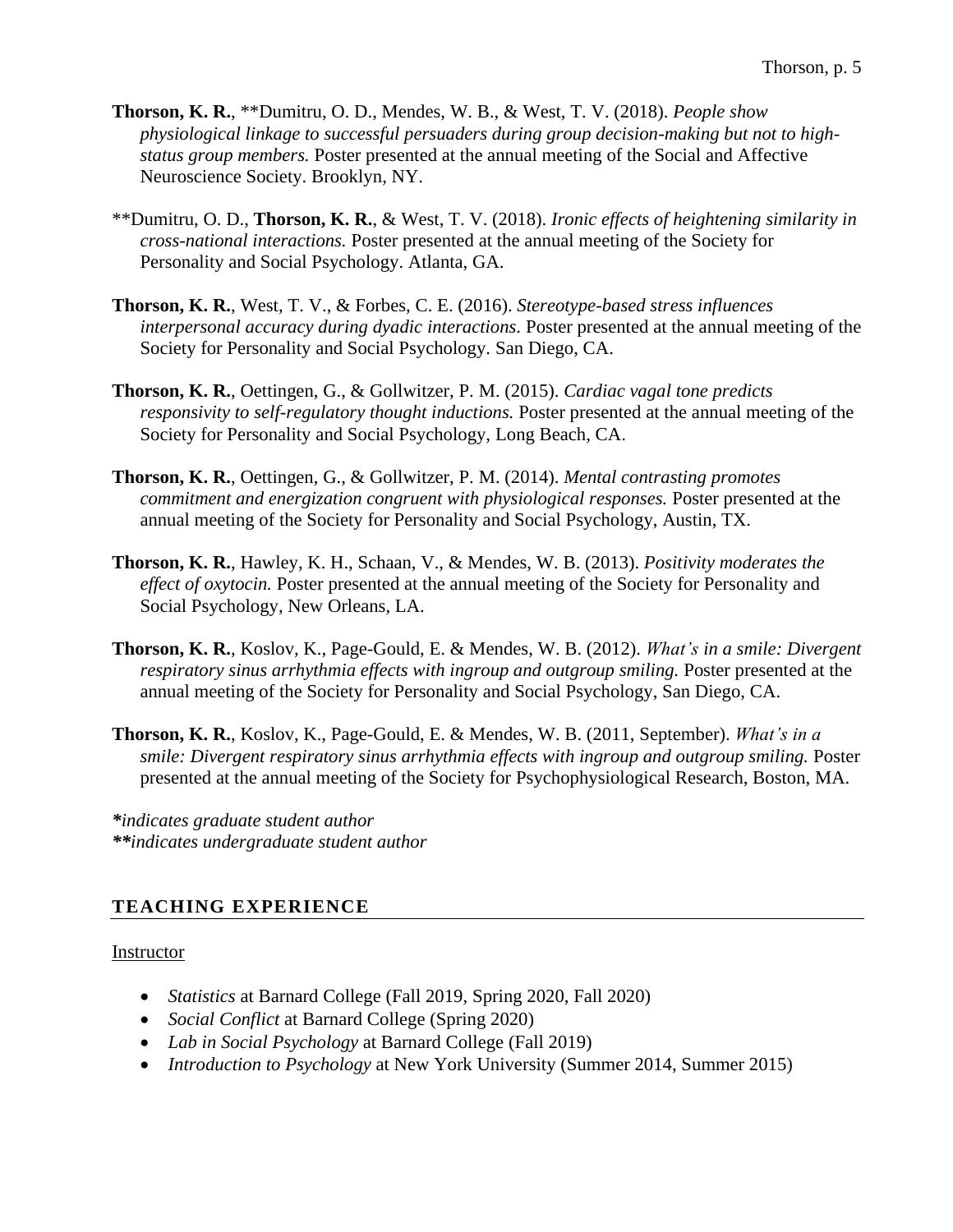# Teaching Assistant

- *Analysis of Change* at New York University (Spring 2015; Instructor: Dr. Patrick Shrout)
- *Statistics for the Behavioral Sciences* at New York University (Spring 2013, Fall 2014; Instructor: Dr. Elizabeth Bauer)
- *Statistics and Experimental Design* at Bates College (Spring 2008, Fall 2008, Spring 2009; Instructors: Dr. Amy Bradfield Douglass and Dr. Susan Langdon)
- *Health Psychology* at Bates College (Fall 2008; Instructor: Dr. Susan Langdon)

# Workshop Instructor

- *Heart Rate Variability* at New York University (Fall 2017) *Multilevel Modeling and Power Analysis* at New York University (Spring 2014, Summer 2016)
- *Introduction to Psychophysiology* at University of Hamburg (Summer 2013)

# Guest Lecturer

- *Research Methods in Social/Personality Psychology* (PhD course) at NYU (Fall 2014, Fall 2015, Fall 2016, Fall 2017, Fall 2018) Topic: Psychophysiology; Instructor: Dr. Madeline Heilman
- *Summer Brown Bag Series for Undergraduate Research Assistants* at NYU (Summer 2018) Topics: Psychophysiology and Navigating Graduate School
- *Social Chameleons* at New York University Abu Dhabi (Spring 2017, Spring 2018) Topic: Psychophysiology; Instructors: Dr. Jay Van Bavel and Dr. Tessa West
- *NSF Research Experiences for Undergraduates: Center for Behavioral Statistics and the Study of Motivated Perception* at NYU (Summer 2016, Summer 2017) Topics: ANOVA and Correlation; Instructors: Dr. Emily Balcetis and Dr. Tessa West

# **MENTORING EXPERIENCE AND STUDENT ACCOMPLISHMENTS**

Supervisor of Undergraduate Honors Theses at New York University

- Allie Degen (2019): *The influence of power and dyadic race composition on perceptions of dominance.*
- Oana Dumitru, (2018): *Goal conflict in student-tutor interactions.*
- Chloe Chan (2018): *Physiological linkage in dyadic, cross-cultural communications.*
- Mina Mathur (2018): *Performance of racially diverse women in negotiations.*
- Siena Rumbough (2017): *Power: Does leadership help me understand others better?*
- Odile Rodrik (2016): *Female appearance, perceived intelligence, and social interaction in STEM*.
- Aya Cheaito (2016): *Anxiety attributions in interracial interactions: Examining the role of incidental source attributions on anticipated liking, negative mood and memory biases.*
- Julie Cachia (2015): *What's holding you back? The role of internal versus external obstacles in mental contrasting with implementation intentions.*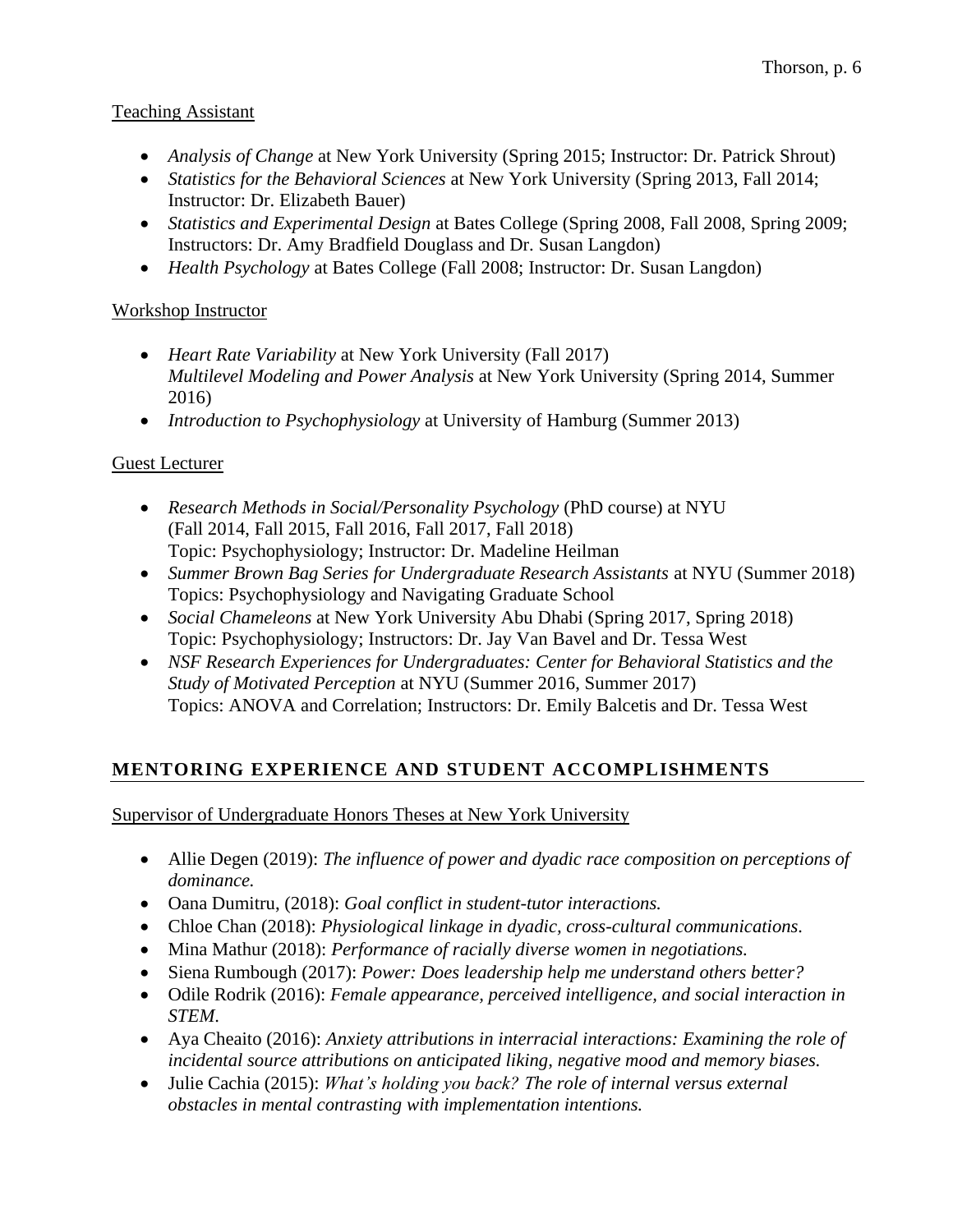- Megan Hoch (2015): *The effects of mental contrasting with implementation intentions on achievement of activity and mood improvement goals.*
- Alexandra Gorski (2015): *The effects of false feedback on goal commitment.*

## Awards/Grants Earned by Research Assistants and Honors Thesis Advisees

### *Thesis Awards*

- Oana Dumitru, recipient of 2018 Hillary Ann Citrin Award for Best Departmental Honors Thesis
- Odile Rodrik, recipient of 2016 Doris Aaronson Award for Outstanding Departmental Thesis Research
- Julie Cachia, recipient of 2015 Doris Aaronson Award for Outstanding Departmental Thesis Research

## *Research Awards (for Exceptional Research Proposals)*

- Gaelin Bernstein, 2016 Liebman Family Research Scholar at NYU
- Allie Degen, 2018 J.S. Sinclair Research Scholar at NYU
- Andrew Kelly, 2014 Peggy and Bernard Sakin Research Scholar at NYU
- Max Needle, 2018 Sigal Family Research Scholar at NYU
- Sinclaire O'Grady, 2015 Joseph Gilbride Research Scholar at NYU
- Odile Rodrik, 2015 Dr. Evan and Brooke Kaye Research Scholar at NYU
- Emily Schwartz, 2016 J.S. Sinclair Research Scholar at NYU
- Recipients of College of Arts and Science Parents Research Scholar Awards at NYU: Eliana Aronson, Mina Mathur, Robert Newman, Tarika Nalwa

## *Research Grants*

• Recipients of Dean's Undergraduate Research Fund Awards, NYU (approximately \$1000) each): Eliana Aronson, Gaelin Bernstein, Chloe Chan (2), Aya Cheaito, Sydney Cohen, Allie Degen (2), Oana Dumitru (3), Faariha Faheem (2), Willow Frederick, Alexandra Gorski, Dory Gurinsky, Andrew Kelly, Romina Krosnyak, Fannie Law, Tarika Nalwa, Max Needle, Robert Newman, Maria Machline, Mina Mathur (2), Sinclaire O'Grady, Odile Rodrik, Siena Rumbough (2), Emily Schwartz (2), Lauren Veznedaroglu, Julia Wallace, Marisa Wolff

## *Travel Grants*

• Oana Dumitru, recipient of a 2017 Diversity Undergraduate Travel Award from the Society for Personality and Social Psychology

## Graduate Schools Attended by Research Assistants and Honors Thesis Advisees

- Aneline Amalathas, MS in Medical Sciences from Boston University
- Gaelin Bernstein, JD student at New York University
- Amanda Birkner, MA in Occupational Therapy from USC
- Julie Cachia, PhD student in Affective Science at Stanford University
- Chloe Chan, PsyD student in School Psychology at Rutgers University
- Oana Dumitru, PhD student in Social Psychology at NYU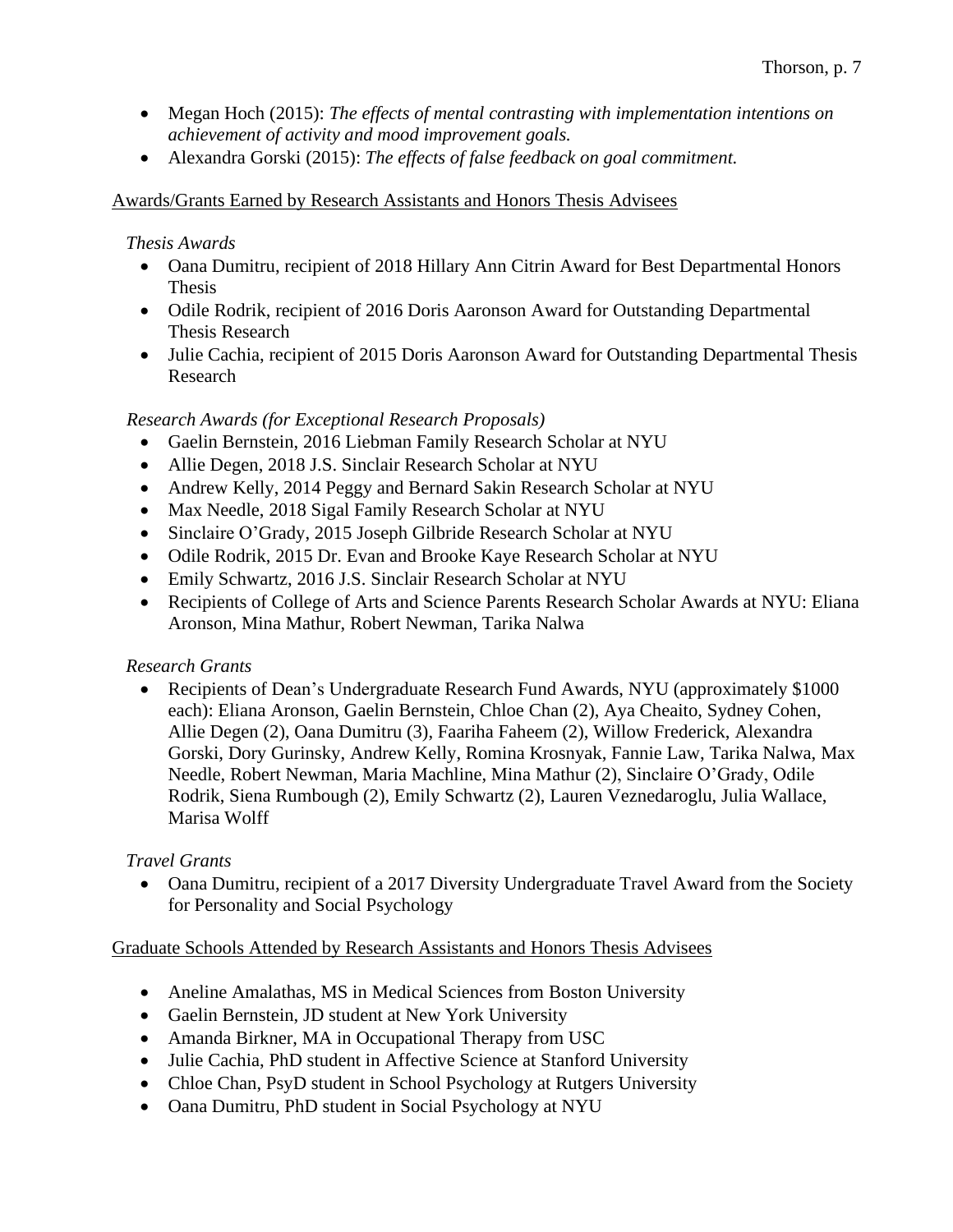- Joshua Falescky, MD from St. George's University
- Dory Gurinsky, MA student in Higher Education and Student Affairs at NYU
- Claudia Ghisa, MD from Florida Atlantic University
- Megan Hoch, PhD student in Clinical Psychology at UCLA
- Natalia Kecala, MA in Forensic Psychology from University of Denver
- Andrew Kelly, MD student at SUNY Buffalo
- Ilana Ladis, PhD student in Clinical Psychology at University of Virginia
- Fannie Law, JD student at Fordham University School of Law
- Guishard Revan, MA in Human Resource Management from NYU
- Odile Rodrik, PhD student in Clinical Psychology at the University of Wisconsin
- Paige Tannhauser, MD from Drexel University
- Nirupika Sharma, PhD student at UC Berkeley
- Anisha Uppal, DMD student at Boston University
- Vivian Wang, MS in Nutrition Sciences from SUNY Buffalo

## **PROFESSIONAL SERVICE**

| 2018-2019           | Coordinator of NYU's Social Psychology Journal Club             |
|---------------------|-----------------------------------------------------------------|
| 2016-2017           | Student Coordinator of NYU's Social Psychology Speaker Series   |
| 2014, '15, '16, '19 | Mentor for NYU Summer Diversity Student Research Conference     |
| 2014-2015           | <b>Student Cohort Representative for NYU Social Psychology</b>  |
| 2013                | Student Representative for NYU Social Psychology PhD Admissions |
|                     |                                                                 |

# **REVIEWING EXPERIENCE**

## Edtorial Board

*Journal of Personality and Social Psychology* (2020 – present)

## Ad Hoc Journal Reviewer

*Annals of Behavioral Medicine Biological Psychology Emotion General Hospital Psychiatry International Journal of Psychophysiology Journal of Experimental Social Psychology Journal of Personality and Social Psychology Personality and Social Psychology Bulletin Psychophysiology Social Psychological and Personality Science Social Psychological Bulletin*